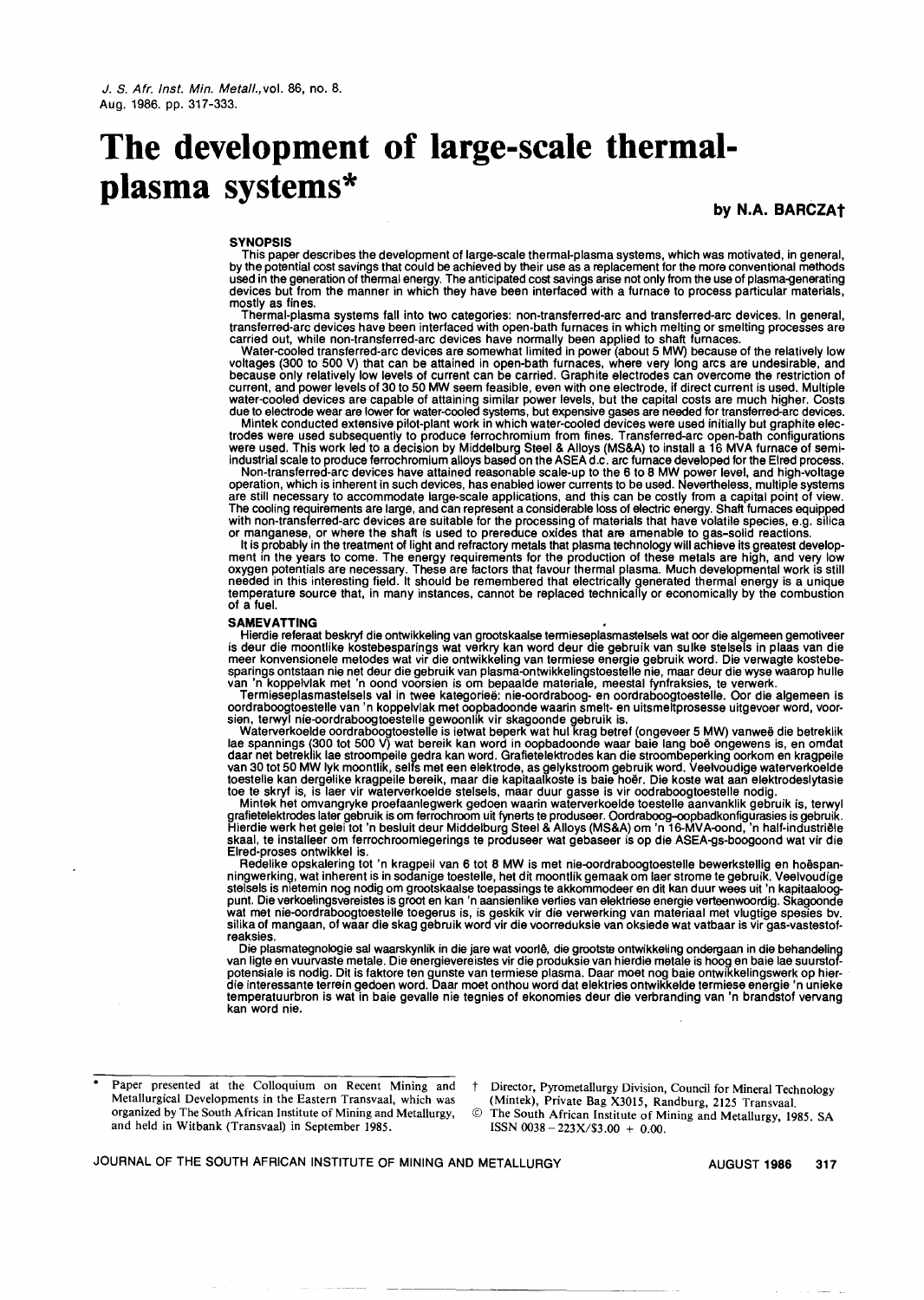## **INTRODUCTION**

South Africa has very large reserves of three of the most important oxide ores: iron, chromium, and manganese ores. In addition, it has reasonably abundant resources of carbonaceous reducing agents in the form of bituminous coals, and relatively low-cost electric power. As a result, up to about 50 per cent of the ores mined are converted locally to the metallic form. Conventional methods for the processing of these materials generally involve the need for lumpy-sized material, whereas fairly large quantities of fines are produced during mining activities. Although well-established, agglomeration techniques are costly, so that there is a strong motive for processes to be developed that use fine feed materials direct and that are flexible with respect to the choice of raw materials and energy source. Furthermore, the preheating of fine materials in, for example a fluidized-bed reactor, as a means of saving electrical energy, is potentially a very cost-effective method by which operating costs can be reduced at a relatively small additional capital expenditure.

The production of iron and steel is currently dominated by the route involving a blast furnace and a basic oxygen converter, whereas ferrochromium and ferromanganese alloys are produced in submerged-arc electric smelting furnaces. The pyrometallurgical industry has become a prolific user of electrically generated thermal energy for such ferro-alloy processes and for the melting of steel scrap in open-arc electric furnaces.

The elevated temperatures and thermodynamic energy required by the process can be obtained in two ways: by combustion, or by the use of electrical power. Electrical thermal energy is invariably generated by resistance heating, and only the conducting medium itself varies, namely solid, liquid, or gas. Hence, resistance heating can be achieved by the use of a resistance element (a rod or wire) or of the material of the actual process (e.g. coke or slag). Even induction heating depends on the resistance in the susceptor medium to the flow of induced current.

When resistance heating occurs in a gas phase, the term *arc* or *thermal plasma* is applied.

Arc heating is used where high temperatures, low oxygen potentials, large inputs of energy, or all of these are necessary. The smelting of ferro-alloys, which is highly endothermic, and the melting of steel scrap, for which a high energy flux is desirable, are typical applications of electrical arc heating.

In contrast, the blast-furnace process is based on the combustion of coke in the lower region of the shaft. A preheated blast of air (sometimes enriched with oxygen) is introduced via the tuyeres. The product of combustion is mostly carbon monoxide (plus a little carbon dioxide), which is the reducing gas for the solid burden in the upper part of the shaft. The blast furnace therefore depends on coking coal of good quality, a raw material that is rapidly being depleted.

Large-scale thermal-plasma systems have been developed and tested in the ferro-alloy industry, which already uses electrical energy as the conventional source of thermal energy, and in the iron- and steelmaking industry, which uses combustion heating as well as openarc electric and induction furnaces $1-3$ 

This paper describes the development of such plasma

systems, which was motivated, in general, by the potential cost savings that could be achieved by their replacement of the more-conventional methods used in the generation of thermal energy. The anticipated cost savings arise not only from the use of actual plasma-generating devices but from the manner in which they have been interfaced with a furnace to process particular materials, mostly as fines.

#### CONVENTIONAL ARC FURNACES

Conventional arc furnaces use three graphite or selfbaking electrodes that are supplied with three-phase alternating current (a.c.) or, in some instances, six electrodes (i.e. three pairs, each pair being connected to a single phase of a three-phase system). There are two basic configurations: open-arc and submerged-arc.

Steel scrap is melted in the open-arc furnace, although the solid burden of scrap covers the hearth during the initial melt-down stage of this batch process. In the smelting of ferrochromium and ferromanganese alloys, the electrodes are submerged beneath the solid lumpy burden onto which the raw materials are piled. As smelting occurs, the burden collapses and additional raw materials are introduced into the furnace. The gases from the reactions in the high-temperature zones beneath the electrodes, mostly carbon monoxide, escape through the permeable burden of solids. The carbon monoxide in the off-gas is a potentially valuable source of chemical and thermal energy, but the quantity is limited compared with that generated by combustion processes, especially when prereduced ore is used.

Figs. 1 and 2 illustrate typical three-electrode open-arc and submerged-arc furnaces respectively. The development of the two types of furnaces in South Africa has shown considerable progress over the past twenty years<sup>4,5</sup>. Open-arc furnaces have been up-rated by the introduction of more powerful transformers and the use of water-cooled roofs and side walls to permit operation at very high power levels, which have increased their productivity and efficiency. Larger submerged-arc furnaces have been built with greater transformer ratings. Ferrochromium furnaces with transformers rated at 48 MVA and operating at up to about 40 MW have been installed at the two major producers in South Africa, and ferromanganese furnaces rated at 75 and even 81 MVA have been installed. These units are large by world standards. Open-arc furnaces appear to have reached the stage where virtually all the improvements that are possible have been made, the only further noteworthy benefits that can still be obtained being reduced electrode consumption and preheating of the feed. Plasma technology is a potential means by which electrode costs can be reduced, the power density of an operation can be increased, and the throughput rate can be increased even further, but considerable developmental work is still needed.

The development of submerged-arc furnaces also appears to have reached a plateau where relatively little further progress can be made in the design and operation of these furnaces. Ferrochromium smelting is still constrained by relatively low power densities (less than 0,5 MW/ $m<sup>2</sup>$ ), and high losses of unreduced chromium ore in the slag are typical. Ferromanganese smelting is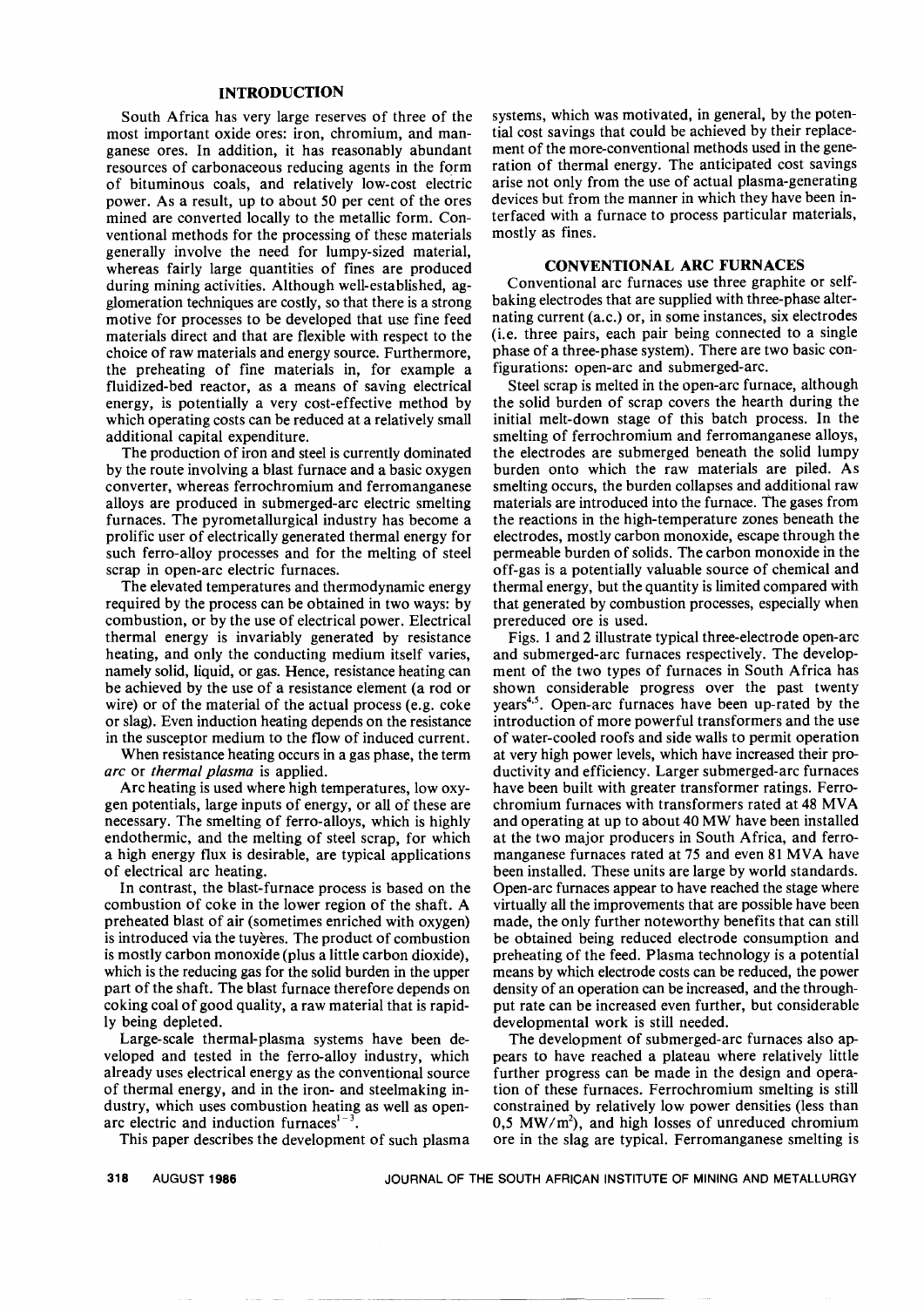

characterized by relatively high losses of manganese oxide in the slag (typically 20 per cent by mass) and lowresistance operation that gives rise to poor power factors, i.e. low megawatts given high megavolt-amperes. The electrical resistance of these processes is determined largely by the raw materials used, and this interrelation can have an adverse effect on the stability of the operation, especially at high power levels. Both of these processes therefore depend on carefully selected raw materials; direct control of the operations is difficult owing to their very long time constants (days).

On the positive side, however, these furnaces have a fairly high electrical-to-thermal efficiency, typically 85 to 90 per cent, and they require rebuilding only after several years of operation. Furthermore, the chemistry of the processes, although somewhat constrained, is virtually self-regulating and only limited amounts of high-temperature volatile species are lost to the off-gases.

The constraints associated with conventional furnaces and the search for ways in which capital and operating costs can be decreased have prompted the industry to give serious consideration to plasma technology and to nonelectrical methods for the conversion of oxide ores to metallic products, i.e. direct generation of thermal energy by the combustion of a fuel such as coal with air or oxygen.

## THERMAL PLASMA DEVICES

A plasma device can be defined, in essence, as a system in which one uses a controlled input of gas of chosen composition or special water-cooled metallic electrodes with a specially designed power supply, or both, primarily to stabilize the arc or to increase the maximum voltage that can be used. The controllable plasma arc permits one to use a number of unique methods to interface the transfer of electrical energy from the device to meet the thermal energy requirements of the process. This is in distinct contrast to conventional arc-furnace processes, where little or no control of the arcing characteristics is exercised. The controlled feeding of materials into, or close to, the plasma-arc zone is a further specific aspect in which the overall plasma system differs from conventional arc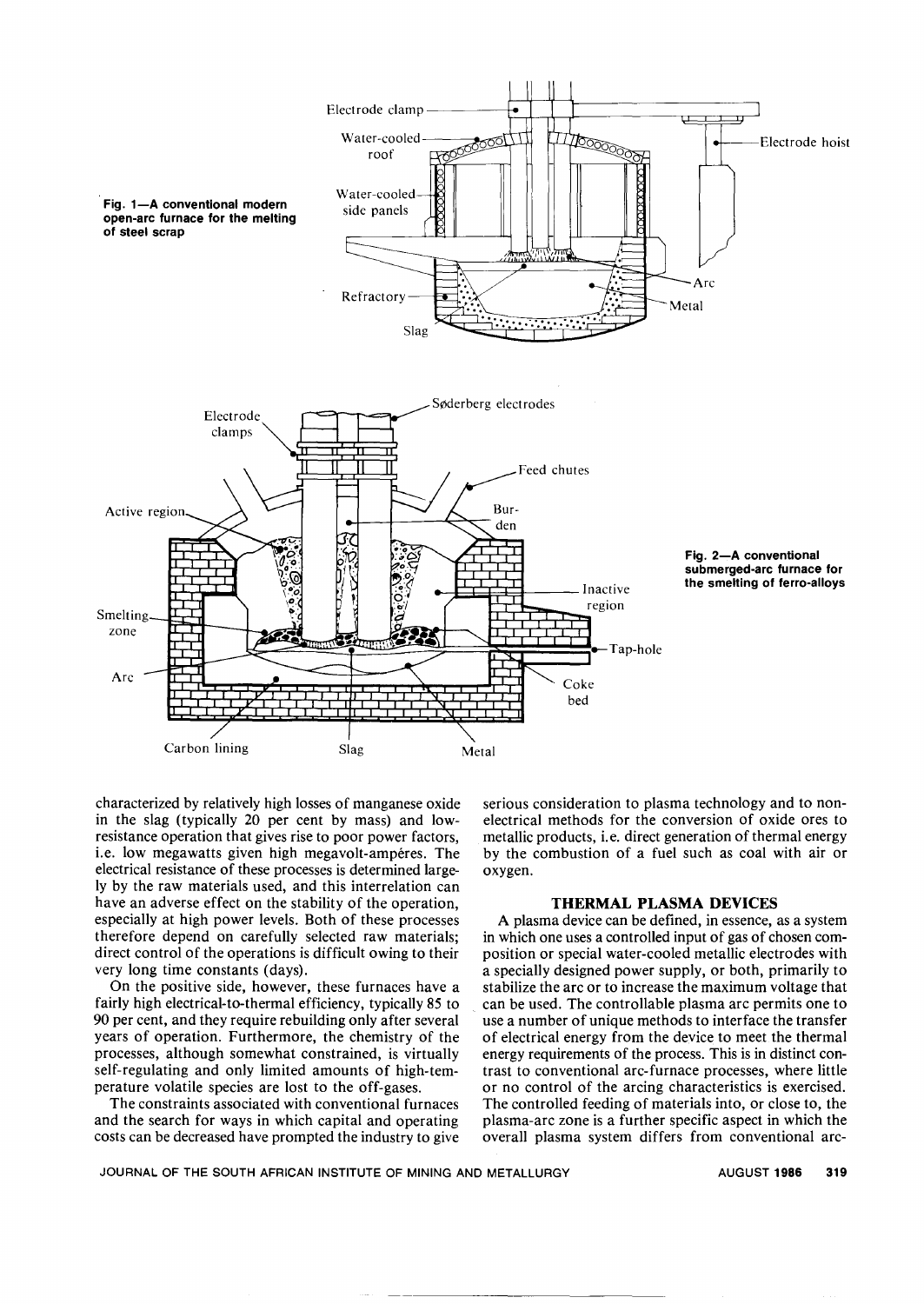furnace processes, where the introduction of feed materials into the reaction zone during smelting or melting is virtually uncontrolled.

## Design of Thermal Plasma Devices

Thermal plasma systems fall into two categories, namely non-transferred-arc and transferred-arc devices<sup>6</sup> (Fig. 3). The plasma arc is generated between at least two electrodes: a cathode from which electrons are emitted, and an anode at which electrons are absorbed. The medium between the electrodes is a gas phase that is rendered electrically conductive by heating and the ionization of some of the atoms (or molecules after dissociation). The configuration and shape or form of the electrodes largely determine the category of the device and of the overall plasma system, i.e. power supply, feed system, furnace, etc. The scale-up of plasma devices depends on several factors, but especially on the electrodes.



Fig. 3-Non-transferred-arc and transferred-arc systems (after Barcza and Stewart<sup>6</sup>)

## *Electrode Shape and Material*

Thermal plasma can be generated from electrodes of two basic shapes, namely a rod (or button) and a tube (Fig. 4). The rod can be either pointed or flat. The diameter of the tip or base of the rod type or of the annulus of the tubular type is one of the key design considerations. The rod type is used most often for transferred-arc plasma devices, and is usually made of thoriated tungsten or graphite. The water-cooled rod-type electrode is normally surrounded by a sheath or jacket, which is also water-cooled, to direct a fairly small flow of gas around the tip of the electrode. This jacket is usually made of copper or sometimes stainless steel. Fig. 5 shows a transferred-arc device with a rod-type electrode made of thoriated tungsten<sup>7</sup>. The rod is the cathode, and the anode contact is made via the material being processed, i.e. it is external to the device under normal operation. However, the nozzle can be used as a temporary

anode during initiation of the plasma arc, i.e. prior to transfer of the arc to the process. Once the arc has been transferred, the process becomes part of the electrical circuit.



Fig. 4.-Shapes of electrodes



Fig. 5-A transferred-arc device (after Page<sup>7</sup>)

The tubular-type electrodes are sometimes closely spaced in non-transferred-arc plasma devices, although many devices have spaced or segmented electrodes. One end of the device is usually closed; the other end is open, and it is from the open end that the plasma-heated gas is projected. Water-cooling of the tubular electrodes, which are made of copper or steel, is essential. The gas velocity through the annulus is very high and is normally introduced tangentially so that a vortex effect is created, which causes the arc attachment to move over the surface of the electrodes. Figs. 6 and 7 illustrate typical non-transferred plasma-arc devices<sup>8,9</sup>. Tubular electrodes are sometimes used in transferred-arc devices.



Fig. 6-A non-transferred-arc device with closely spaced electrodes (after Fey and Melilli<sup>8</sup>)

320 AUGUST 1986 JOURNAL OF THE SOUTH AFRICAN INSTITUTE OF MINING AND METALLURGY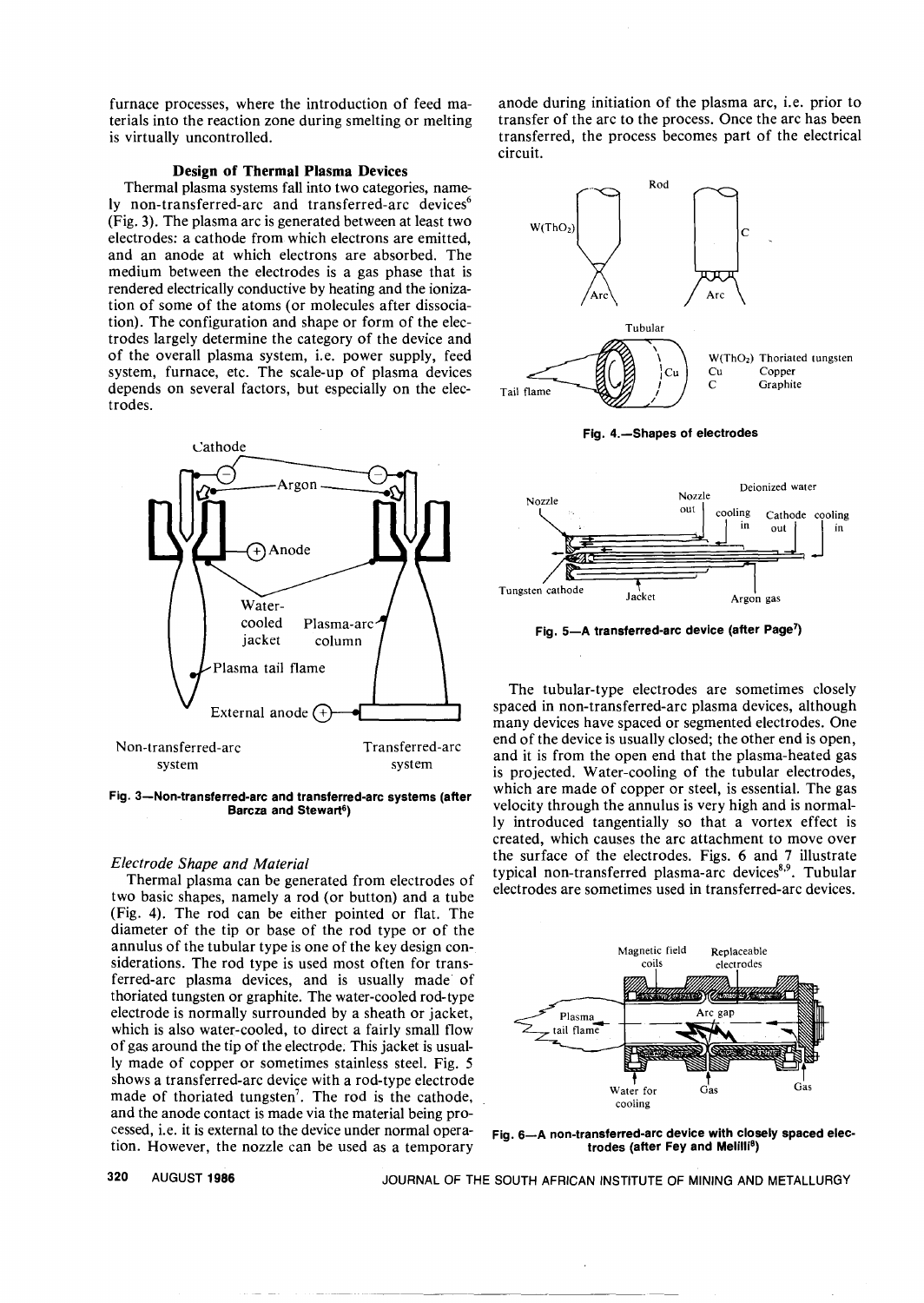

Fig. 7-A non-transferred-arc device with segmented electrodes (after Santen *et al.*9)

Graphite electrodes are not normally water-cooled, and can be of the rod or tubular type. Such electrodes are generally more massive than water-cooled metallic electrodes so that they can carry the higher electrical currents used. However, water-cooled graphite electrodes are now being developed.

## *Electrode Diameter*

The diameter of rod-type electrodes depends on the current to be carried and the material of construction. Water-cooling enables electrodes of considerably smaller diameter to be used. Therefore, a thoriated tungsten electrode to carry 10 kA requires a tip size no more than about 10 mm. (The current density for thermionic emission by thoriated tungsten is about  $12 \text{ kA/cm}^2$ .) A graphite electrode of 200 mm diameter would be required to carry this current.

The relationship between the current and the diameter of graphite electrodes, which are not water-cooled, is not determined by the saturation current density for thermionic emission but rather by the temperature and stress profiles generated in the bulk of the electrode column by the resistive heating from the current. This depends on the electrical resistivity and thermal conductivity of the graphite. Typical current-carrying values for graphite are from 20 to 35 A/cm<sup>2</sup>, depending on the quality of the material. Fig. 8 illustrates the relationship between electrode diameter and current-carrying capability for two grades of graphite and for a.c. and d.c. operation.



Fig. 8-The relationship between electrode diameter and current for graphite electrodes

For a current density of  $20 \text{ A/cm}^2$ , a 435 mm graphite electrode is required to carry 30 kA, but an electrode of the same diameter can carry 50 kA if d.c. is used rather than a.c. because of the absence of the 'skin effect'. A 565 mm electrode would-be required for a.c. operation at 50 kA.

The annular diameter of water-cooled tubular electrodes is related to the gas flow, gas velocity, gas type, and the desired power level, i.e. current and voltage. Diameters vary from 50 mm for small-scale or very highvoltage devices to some 600 mm for high-current devices. Voltage is largely a function of the length of the arc and not of the diameter of the annulus. A very high-voltage device, namely the Hüls Arc Heater<sup>10</sup>, is shown in Fig. 9.



Fig. 9-A high-voltage non-transferred-arc device (after Kerker and Müller<sup>10</sup>)

## Operating Characteristics of Plasma Devices

The operating characteristics depend on a number of variables, like the type of plasma device, the specifications of the power supply, the plasma gas, and the application. The characteristics fall into two areas: electrical and physical. The arc attachment for rod-type electrodes is normally concentrated in a very small region near the tip of the rod, whereas the arc attachment for the tubulartype electrode is moved rapidly over the surface of the electrode by gas-vortex or electromagnetic forces. As a result of their rather different geometrical designs, the two types of plasma devices have very different operating characteristics, and their development has followed separate paths.

Transferred-arc devices have been developed to operate at relatively high currents (10 kA) and low voltages (0,5 kV), whereas non-transferred-arc devices operate at low currents (I to 2 kA) and high voltages (2 to 7 kV).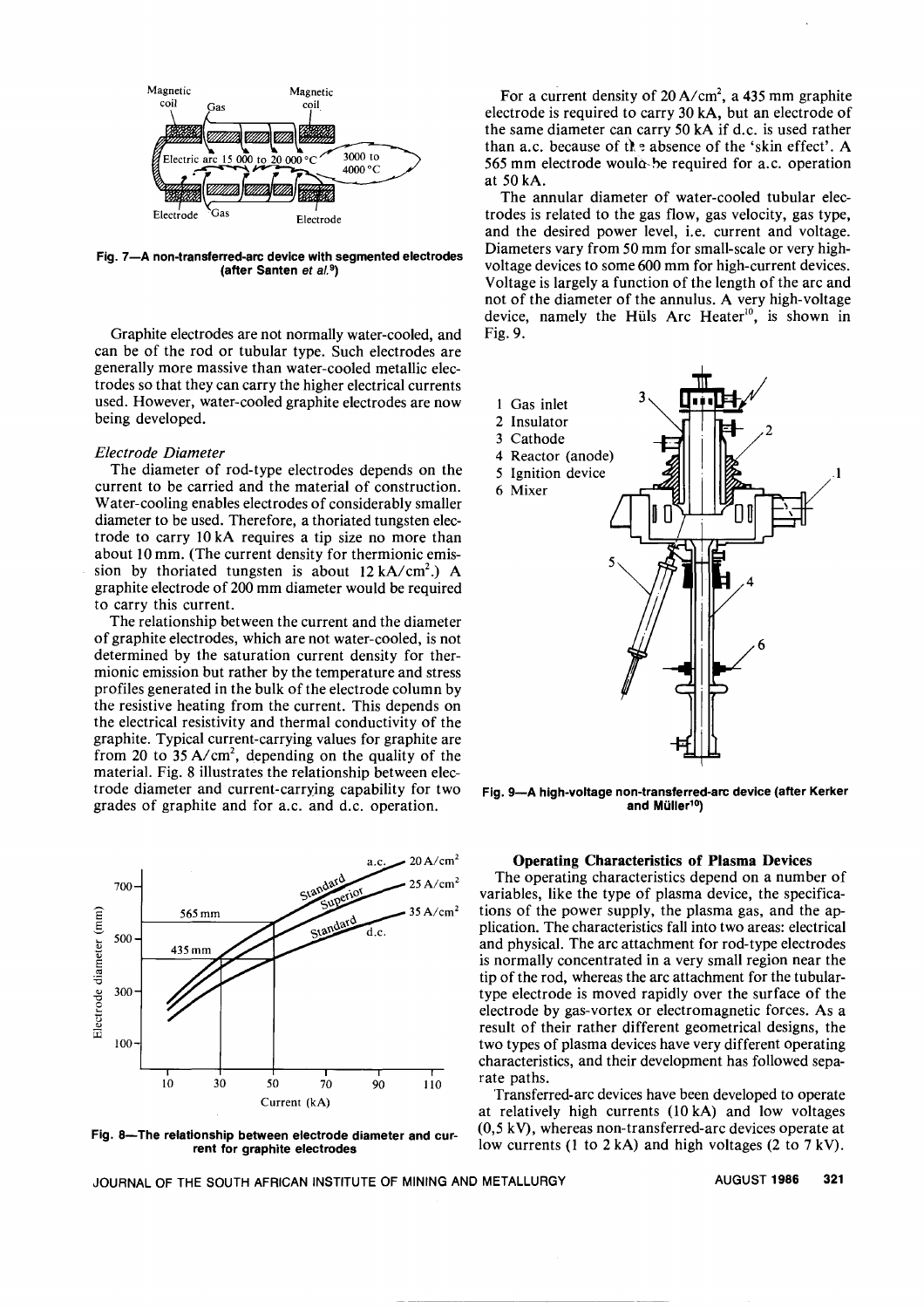The electrical characteristics can be grouped as shown in Fig. 10, which shows the relationship between current and voltage". The electrical criteria for the attainment of high power levels can be noted from this figure. Power levels greater than about 7 MW in a single water-cooled device are not yet available commercially, but graphite electrodes can operate at current levels that can permit power levels of 50 MW to be reached (100 kA  $\times$  0,5 kV).



Fig. 10-Electrical operating characteristics of plasma devices (after Barcza *et al,11)*

The water-cooling and gas-flow requirements depend on the type of device and the operational power level. In general, non-transferred-arc devices require much more water-cooling  $(500 \text{ m}^3/\text{h})$  and far higher gas flowrates (1000  $\text{m}^3/\text{h}$ ) than are required by transferredarc devices (typically 4 and  $6 \text{ m}^3/\text{h}$  respectively).

Physical constraints on the attainment of high power levels with water-cooled devices relate primarily to the electrode(s). The rate of electrode erosion is largely a function of current, and hence lower rates are found under conditions that allow high voltages to be attained. Electrode life, however, is more a function of the engineering design of the device and the available mass of electrode to be eroded. Fig. 11 illustrates the electrodeerosion characteristics of graphite, thoriated tungsten, and copper in transferred and non-transferred devices respectively". Electrode life can therefore vary from 100 to over 1000 hours, depending on design, current level, etc. Graphite electrodes are replaced continuously, whereas the whole electrode has to be replaced periodically in alternative systems. Operation at a high current level will shorten the life of a water-cooled device to a matter of minutes, and hence the attainment of high voltages has been a major factor, especially in the use of non-transferred-arc devices, where both electrodes are contained within the device. These devices can achieve higher voltages with long arc lengths (e.g. 7 kV for a 1 m arc length in the Huls device) than transferred-arc devices can, and the latter type therefore needs to run at higher currents to attain similar power values. Voltage for the latter system is more a function of the interfacing of the device (which contains only one electrode), and therefore the arc length and the process medium both play major roles.



Fig. 11-Erosion in copper, graphite, and thoriated-tungsten electrodes as a function of current (after Barcza *et al,11)*

The electrical-to-thermal efficiency of plasma devices varies from less than 50 per cent up to about 95 per cent, depending on the cooling requirements and on other operating parameters like gas type, gas flowrate, arc length, and electrical conditions, i.e. voltage, current, etc. Watercooled transferred-arc systems are generally very efficient in themselves, but their interfacing with the process has a considerable overall effect on the furnace, i.e. on process efficiency. The cooling of the outer jacket, while negligible in air, can be large if the device is operated in a high-temperature environment like that within a furnace. Arc length has a major influence on the direct transfer of thermal energy to the bath in a transferredarc system $^{12}$ , as shown in Fig. 12. Furthermore, the design of the furnace contributes significantly to its overall efficiency, especially in open-bath configurations, where the absence of a burden results in high levels of thermal radiation from the surface of the bath to the roof and side walls of the furnace. High throughput rates are therefore necessary to offset these various mechanisms of energy loss. For these reasons the interfacing of a transferred-arc device has a major influence on the overall energy consumption of a given process.

Non-transferred-arc devices are generally inherently less efficient within themselves than are transferred-arc devices, since both electrodes normally need to be cooled. Typical values of 70 to 85 per cent have been reported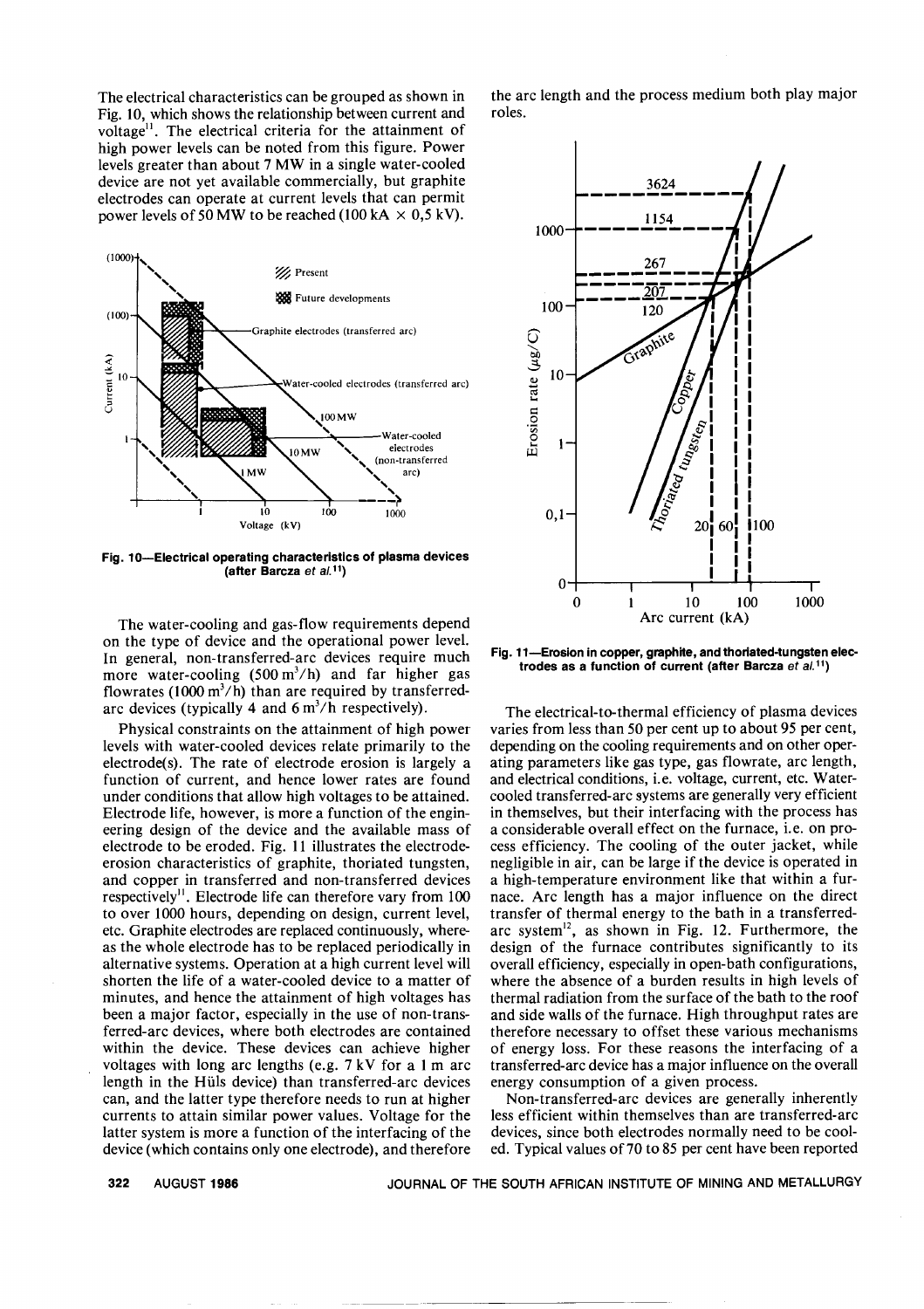

Fig. 12-Efficiency as a function of arc length for a transferredarc system (after Choi and Gauvin<sup>12</sup>)

in the literature for the device itself, but the energy losses from the furnace have also to be subtracted from these values. Interfacing plays a large role too. Efficiency characteristics for the Westinghouse arc heater are given in Fig. 13, which shows that values of about 80 per cent are typical<sup>8</sup>. The interfacing of these non-transferred-arc devices with burden-filled shaft furnaces helps to contain the overall energy loss to some extent since there is little direct loss of energy due to radiation from the reaction zone. The off-gases are cooled to some extent as they pass upwards through the material in the shaft.



Fig. 13-Efficiency as a function of gas flow for a non-transferredarc heater (after Fey and Melilli<sup>8</sup>)

## INTERFACING OF PLASMA DEVICES WITH FURNACES

In general, transferred-arc devices have been interfaced with open-bath furnaces in which melting or smelting processes are carried out. Non-transferred-arc devices have been applied to shaft furnaces for direct interfacing with processes, but there are also some applications of indirect interfacing where a gas is reformed or merely superheated, i.e. only part of the gas stream passes through the plasma device, the balance being blended or reacted with the plasma-heated gas stream prior to its introduction to the shaft.

#### Open-bath Furnaces

Open-bath systems can be based on water-cooled metallic devices or solid graphite electrode(s) located above the bath, where the device normally comprises the cathode, and the bath comprises the anode connection, for the plasma-arc attachment. The arc length is controlled by variations in the position or inclination (or both) of the device, and the arc attachment can be kept stationary or moved over the surface of the anode or bath if a more evenly distributed input of energy is required. The arc column can be used to effect some degree of interaction with, for example, feed materials, as they traverse the open space above the bath. Particular care must be taken with the feeding of fine material if such interaction 'in flight' is to be realized. However, no energy benefits resulting from such interfacing of the feed material with transferred-arc systems have been conclusively demonstrated as yet, although noteworthy chemical reactions have been achieved. 'In-bath' melting or smelting reactions are rapid and go more readily to completion, resulting in favourable, *i.e.* high electrical-to-thermal, efficiencies.

#### *Systems Based on Water-cooled Devices*

Water-cooled devices can produce very stable, welldirected plasma-arc columns that can be readily transferred to an open bath. Examples of systems that were developed to interface the transferred-arc plasma column with material being  $fed^{7,13,14}$  are shown in Figs. 14 and 15.

The precessive plasma system of Tetronics Research and Development (TRD) is shown in Fig. 14. Mechanical movement of the water-cooled plasma gun is used to effect conical rotation of the arc column, which is inclined from the vertical so that the arc attachment on the bath surface describes a circle of variable diameter. High rates of precession can be used so that some of the falling feed material will interact with the 'expanded' arc column. At slower precession speeds, the energy is distributed over a larger zone on the bath surface than it is with a stationary arc column.

The Sustained Shock wave Plasma (SSP) system shown in Fig. 15 demonstrates another method by which the feed material can interact with the plasma-arc column. The arc column is rotated electromagnetically over a ring anode (not the bath). Considerable degrees of material conversion in flight, e.g. reduction, have been demonstrated on the SSP, but at low thermal efficiencies (less than 50 per cent) $^{13}$ 

The Noranda system, which is shown in Fig. 16, is being used by Davy McKee for pilot-plant work. The feed material is introduced into the reactor round the top of the arc column, which protects the side walls from radiation and pretreats the feed material to some extent. The arc is transferred to the bath, and the feed material also falls onto the bath surface. The arc column is stationary and no deliberate attempt is made to interact the feed with the plasma region itself. This system permits the use of long arcs, thereby attaining reasonably high voltages.

As yet, none of the abovementioned three systems has been developed for commercial operation at power levels greater than about 2 MW, although the TRD plasma device has attained higher power values during testing, namely about 5 MW.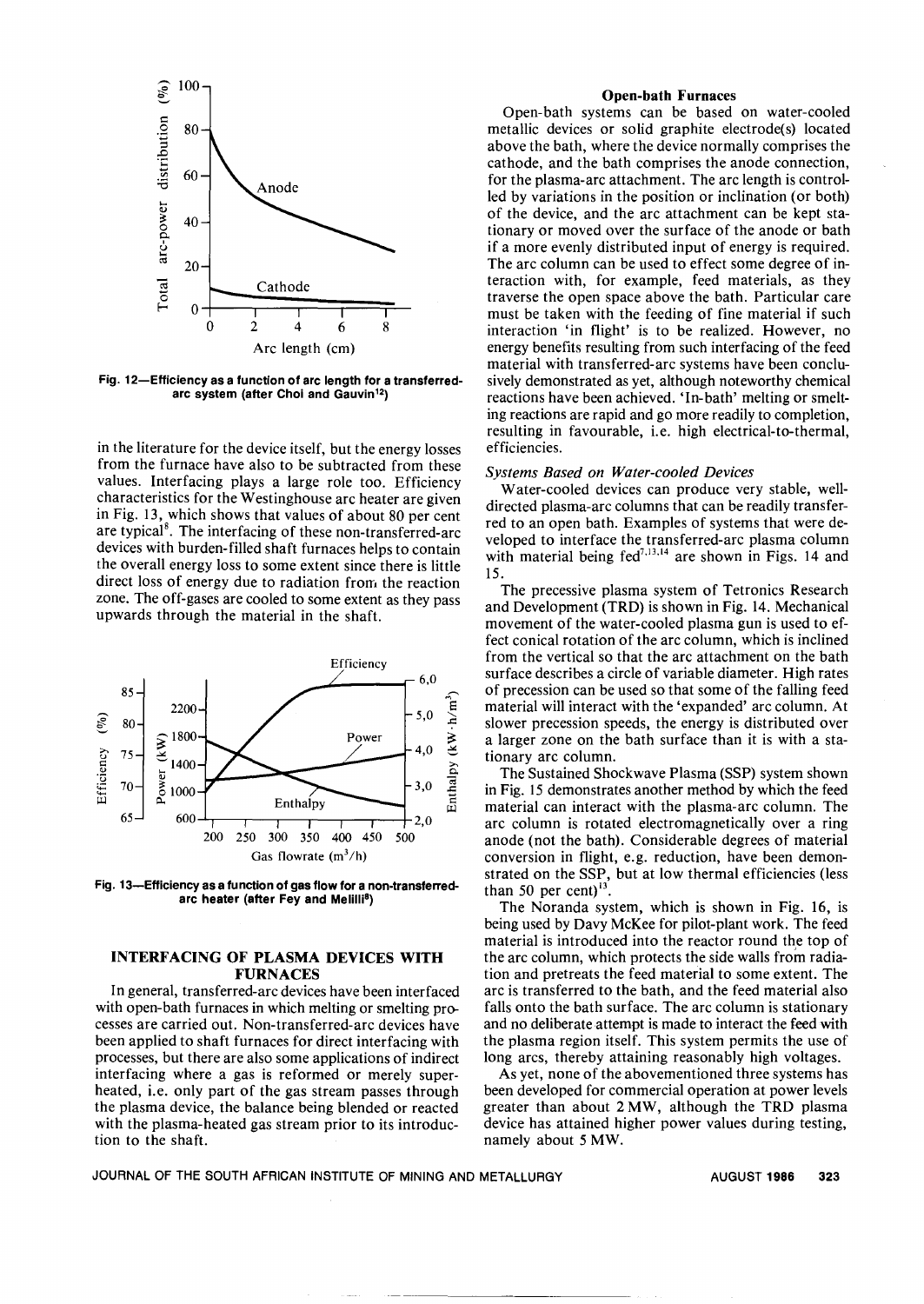

Fig. 14-An open-bath transferred-arc system with mechanical precession of the electrode so that failing feed interacts with the arc column (after Page<sup>7</sup>)



Fig. 15-An open-bath transferred-arc system with electromagnetically rotated arc to pretreat feed material 'in flight' (after Tylko et *al.* 13)

Examples of systems for which no specific interaction of the feed material and the plasma-arc column is designed are shown in Figs. 17 and 18. The Daido system, illustrated in Fig. 17, has an induction coil located round .the crucible, and the water-cooled plasma device is located vertically above the bath<sup>15</sup>. The  $3,2 MVA$  pilot-plant furnace at Mintek is shown in Fig. 18. The electrode chosen can be either a water-cooled torch or a graphite



Fig. 16-An open-bath transferred-arc system with feed material surrounding the arc column (after Kershaw and Naden<sup>14</sup>)

electrode<sup>16</sup>. The multiple plasma-device system shown in Fig. 19 is the Freital- Voest Alpine furnace for the melting of steel scrap<sup>17</sup>.

# *Systems Based on Graphite Electrodes*

In many instances, there is no need for the sophistication of a water-cooled metallic electrode with gas support as a plasma device. A simple graphite electrode will suffice, although improved arc stability can be realized if some plasma-supporting gas is introduced down a small



Fig. 17-An open-bath transferred-arc system with supplementary induction-coil heating (after Asada and Adachi<sup>15</sup>)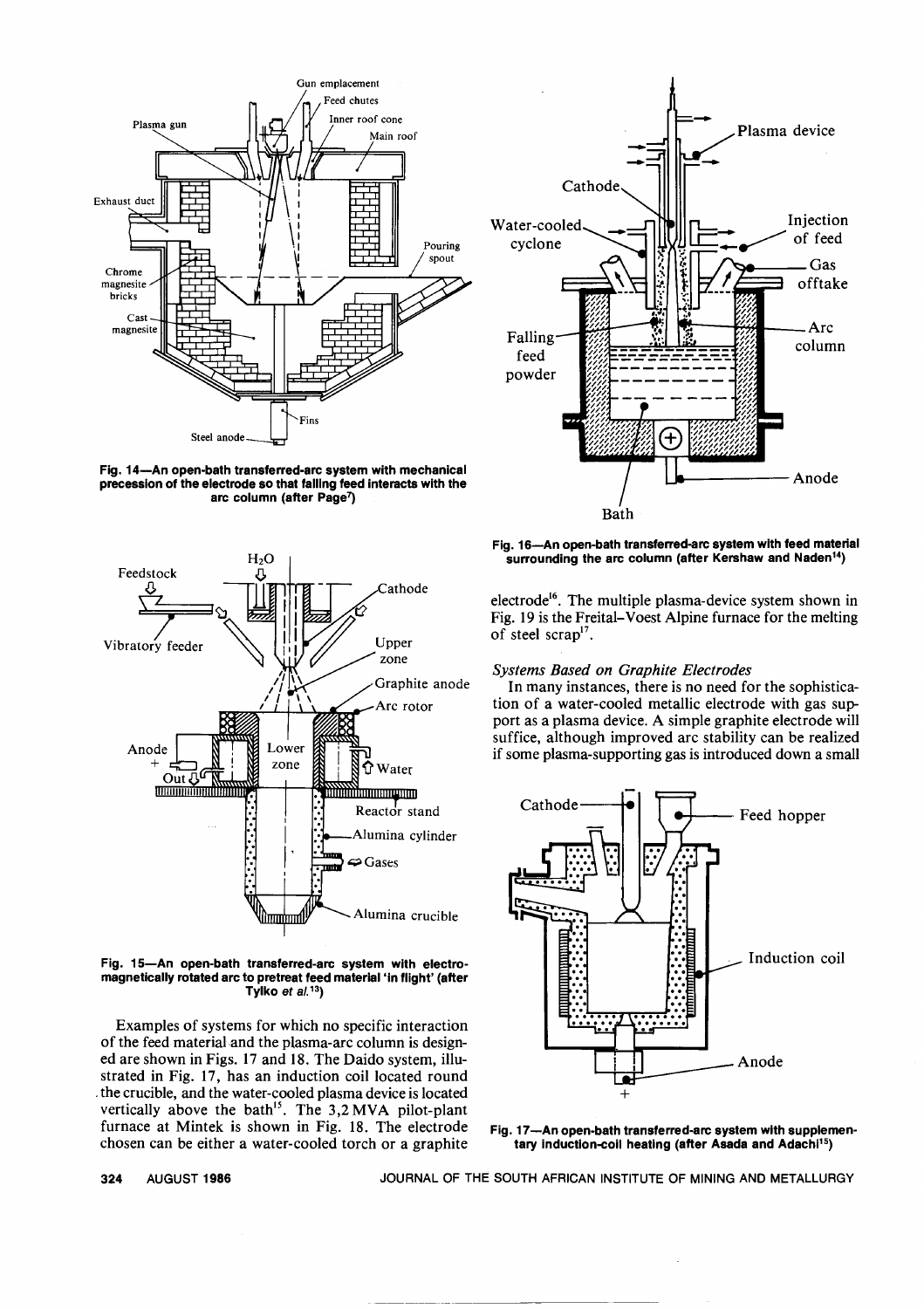

Fig. 18-An open-bath transferred-arc system with material feed into the bath (after Nunnington et al.<sup>16</sup>)

hole in the solid electrode and the end of the electrode is shaped to improve the directionality of the arc to the bath. Direct-current operation and a high-temperature environment improve arc stability even further. Conventional three-phase a.c. open-arc furnaces use three graphite electrodes. However, arc flare from the arc columns can cause the transferred energy to be directed to the side wall of the furnace rather than to the bath, especially when open-bath and long-arcing conditions are used. The introduction of water-cooled roof and sidewall panels has considerably reduced this problem in recent years<sup>4</sup>, but the concept of a d.c. arc was revived recently with the development of modern electrical rectification equipment. Arc flare from a single d.c. electrode is much less of a problem than that from three electrodes supplied with a.c., since symmetrical arcing conditions can be achieved. Nevertheless, Iscor is successfully melting direct-reduced iron (DRI) in an open-bath operation in conventional ultrahigh-powered furnaces using a foaming slag to limit arc flare<sup>18</sup>.

Mintek is using the graphite electrode system in a study of a number of high-temperature processes in which a d.c. power supply creates the transferred-plasma arc. The graphite electrode can be scaled up immediately, and fullscale plants can be designed without delay, since there is no need for large-scale water-cooled devices to be awaited or for multiple devices of smaller scale, which are more expensive and complex, to be employed.

Areas of concern regarding the use of d.c. arcs in openbath processes included stray arcing between the electrode and the water-cooled panels or refractory side walls of the furnace, excessive radiation from the bath to the roof causing refractory damage, preservation of the anode



Fig. 19-An open-bath multi-torch transferred-arc system (after Freital-Voest Alpinel7)

contact with the bath, loss of fine feed material with the off-gases from smelting processes, poor distribution of thermal energy to the process itself, i.e. excessive energy loss from the bath and in the off-gases, and localized superheating at the arc attachment. Many of these problems have been overcome, and developments have resulted in improved control of the feeding rate and power input<sup>16</sup>. Mintek has therefore succeeded in operating its pilot-plant facility at power levels of over 1 MW, and at electrical-to-thermal-process efficiencies of over 80 per cent. This success has inspired confidence in the development by industry of open-bath transferredarc technology for the melting and smelting of ferrochromium and the melting of ferromanganese alloys from fines.

JOURNAL OF THE SOUTH AFRICAN INSTITUTE OF MINING AND METALLURGY AUGUST 1986 325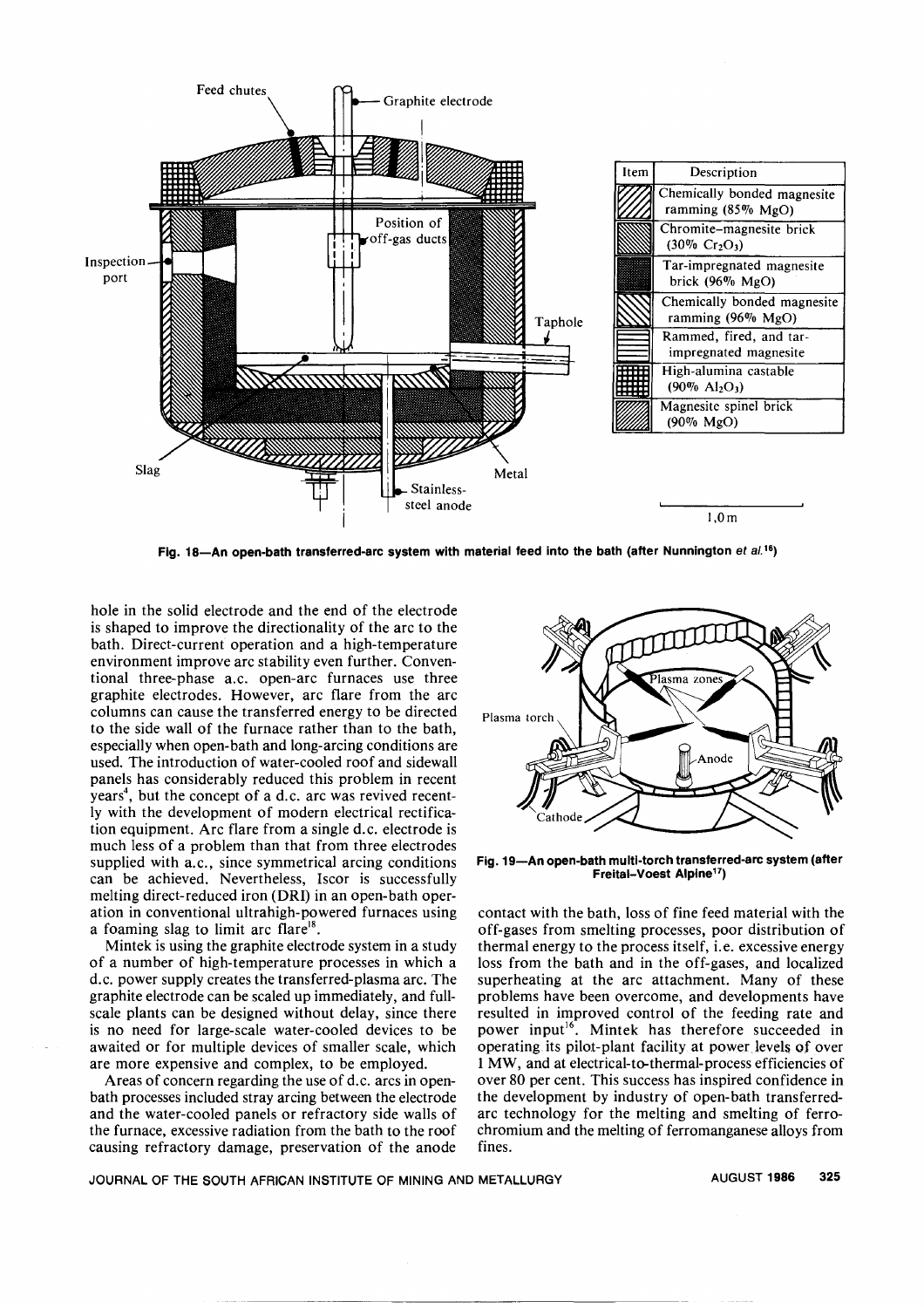## *Scale-up Developments: Transferred-arc Systems*

Production rate is determined by the commodity produced. High-value materials are produced in small quantities and therefore require small furnaces operating at lower power levels (typically 0,5 to 2 MW). The production of materials of lower value, e.g. iron, steel, stainless steels, ferro-alloys, and titania-rich slags, must be on a very much larger scale to be economic<sup>11</sup>. Typical production rates are from about 10 t/h  $(250 \text{ t/d})$  to about 60 t/h. The energy consumption (thermodynamic) varies from  $0.5$  MW $\cdot$ h/t for the melting of metal scrap to between 3 and 8 MW $\cdot$ h/t for the smelting of ferro-alloys. Hence, the total power level required varies between about 30 and 60 MW. Power-density values of about  $2 MW/m<sup>2</sup>$  and 1,5 MW/m<sup>2</sup> have been attained for melting and smelting respectively in open-bath tests at Mintek. Successful performance at high power density can be achieved, but only where the process chemistry is neither rate limiting nor associated with the excessive generation of volatile species (e.g. silica or manganese). This consideration can be used as a basis for the calcula-

tion of furnace diameter. Fig. 20 shows the relation between the power density and the internal diameter of a furnace. Dimensions like height and bath depth follow from the capacity requirements and arc length as determined by voltage criteria. The refractory design must ensure that the hot-face temperature does not exceed the temperature specifications of the material. Apart from this, thermal conductivity is the critical parameter. If a temperature gradient is supplied from this hot face to the outside of the furnace (air- or water-cooled), the heat (energy) loss can be determined typically in kilowatts per square metre of surface. High heat-flow values are greater than about  $20 \text{ kW/m}^2$ , and very high values are  $100 \ \mathrm{kW/m^2}$ .

The electrical-to-thermal efficiency is determined by the total heat loss from the furnace and the throughput (production) rate. Fig. 21 illustrates these relationships for a hypothetical 30 MW d.c. transferred-arc furnace.

The criteria for the scale-up of a plasma device to attain the power levels required for large-scale operation

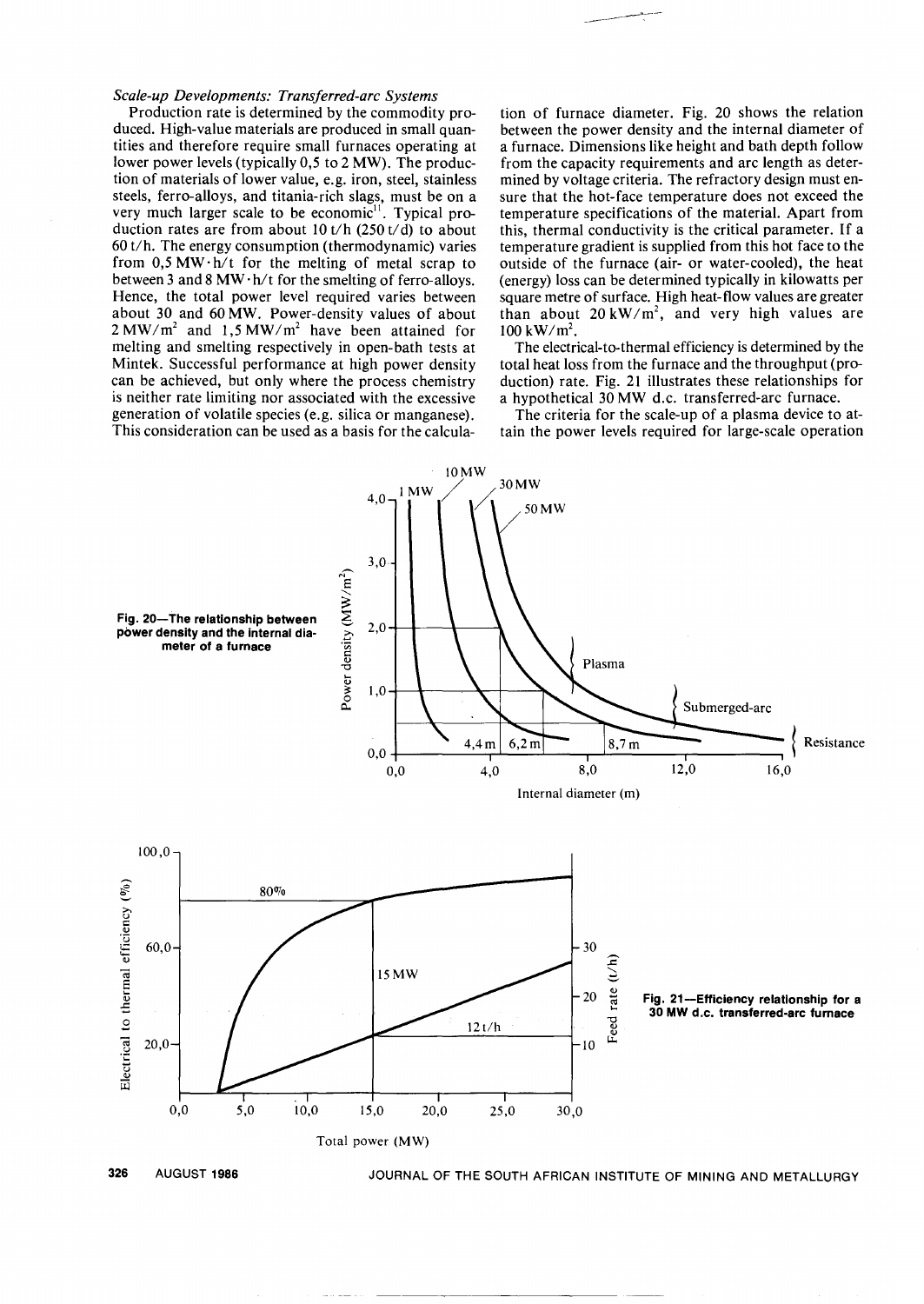is one of the key development areas. Single water-cooled devices cannot attain such power levels, and the only option at present is the use of graphite electrodes. A 30 MW d.c. arc furnace would require an electrode of about 500 mm to operate at 60 kA. The voltage would be typically 300 to 500 V depending on arc length, and would give power levels of between about 20 and 30 MW. The calculated rate of electrode consumption at 60 kA is about 200  $\mu$ g of carbon (i.e. 45 kg/h). The consumption rate per ton of product depends on the unit power consumption of the process. At  $0.5$  MW $\cdot$ h/t the rate is about 2 kg/t for d.c. operation, compared with about 4 kg/t for a three-phase open-arc furnace under optimum conditions (i.e. limited oxidation). This difference in consumption is even more noticeable for higher values of power consumption, i.e. for smelting, as shown in Fig. 22.



Energy consumption per ton of product  $(MW \cdot h)$ 

Fig. 22-Electrode wear as a function of energy consumption for a.c. and d.c. operation

#### Shaft Furnaces

Direct and indirect interfacing of non-transferred plasma-arc devices has been carried out for a number of high-temperature processes. Direct interfacing implies the installation of the device onto the vessel in which the pyrometallurgical process is taking place. Indirect interfacing involves the use of the non-transferred-arc device, for example, merely to reform or superheat a gas stream that is passed only subsequently through the actual main processing unit itself, normally a shaft furnace. Shaft furnaces are also used in the direct interfacing approach. The very hot 'tail flame' or superheated gas from the plasma device is introduced directly into the lower region of the packed bed of material within the shaft furnace (i.e. without being mixed with another gas stream, as it is in indirect interfacing). Horizontal or slightly inclined positions are normally preferred for the devices. Fine feed

materials are injected pneumatically into the high-temperature reaction zone created by the plasma devices.

A hollow refractory-lined vessel is normally used for gas reforming, and the plasma devices are mounted in the side walls. The tail flame is directed into the vessel, where it interacts with the process gas to be reformed with the reforming agent-normally a hydrocarbon gas or fossil fuel, e.g. coal. Steam can be added both as a coolant and as a source of hydrogen for subsequent use as a reducing agent.

## *Direct Interfacing*

Endothermic processes like the carbothermic reduction of metal oxides can be carried out in a coke-filled shaft furnace if the superheated gases from the tail flame of a non-transferred plasma device are directed at the reaction zone or cavity that forms in the path of the materials and energy being introduced into that region<sup>9</sup> (Fig. 23). Very rapid reactions take place on the reaction surface formed by the coke at the elevated temperatures attained. The products of reaction are normally carbon monoxide gas and liquid slag and metal. The hot gases emanating from both the plasma device and the reactions rise through the coke-filled shaft furnace and leave the vessel at the top. The coke is fairly conductive thermally, and the surface of the coke can reach temperatures up to 1200 to l400°C since no endothermic reactions take place in the upper part of the shaft or near the surface. The gas therefore can have a high content of sensible energy, as well as considerable chemical potential, and could, if economically justified, be used for pretreatment, i.e. for the preheating or possibly even prereduction of certain oxide feed materials such as fine ores (thereby effecting a saving in electrical energy in the smelting stage of the shaft furnace).



Fig. 23-A coke-filled low-shaft furnace with non-transferred plasma-arc devices (after Santen *et a/.9)*

The coke in the shaft is essentially a refractory shield or cover for the plasma tail flame and surface of the bath of the process, and also permits the product gas to escape while restricting the loss of volatile species. The bulk of the carbonaceous reducing agent (e.g. coal fines) for the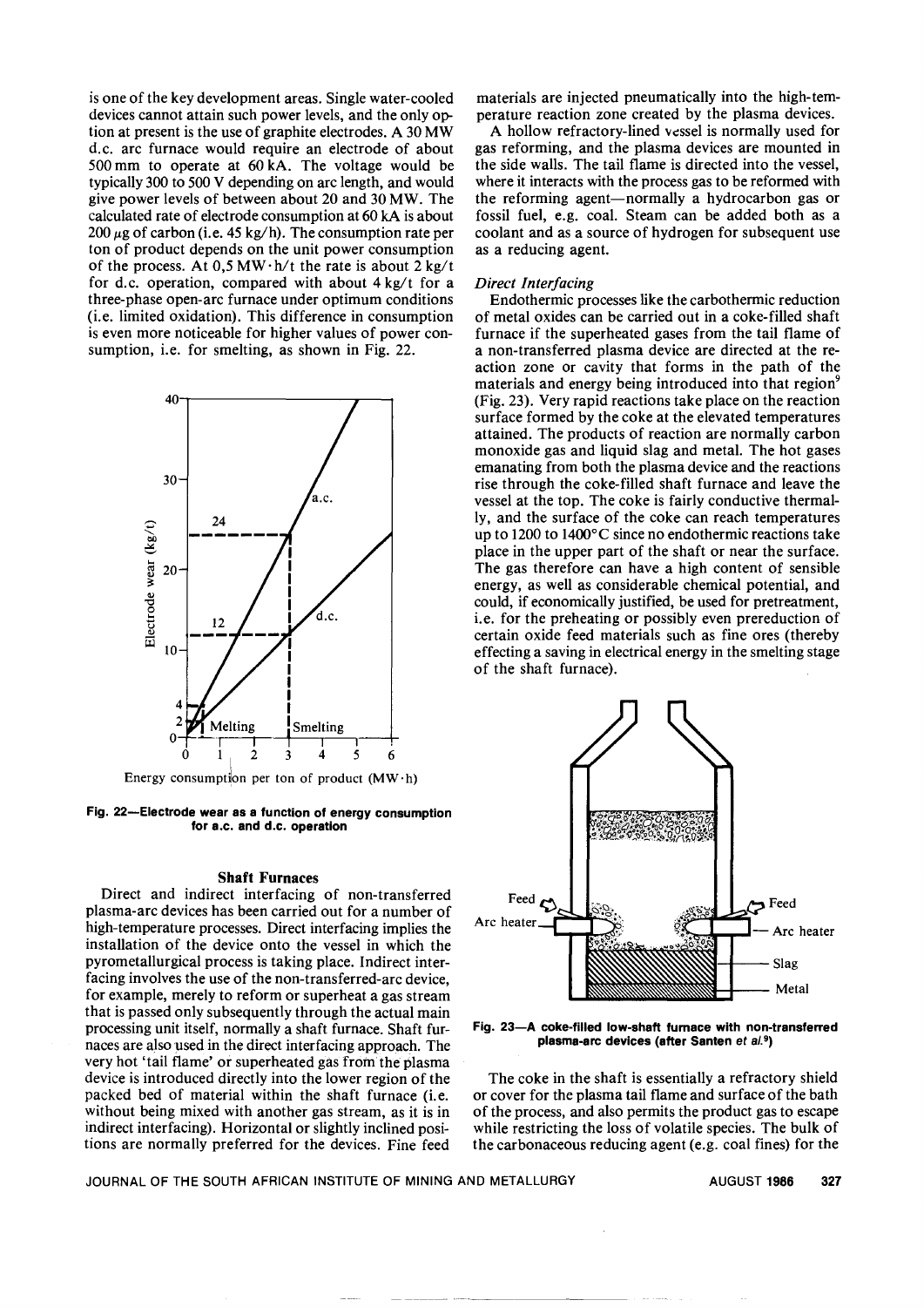smelting process is, in fact, fed with the optionally prereduced feed into the lower part of the shaft. The ratio of the fine reducing agent to coke is about 5, and the overall consumption is much lower than in a blast furnace.

## *Indirect Interfacing: Superheated Blast*

The energy for the conventional blast-furnace process is not generated by an electrical source as it is for the submerged-arc furnace, but is generated solely by combustion of the expensive metallurgical-grade coke that is fed into the top of this tall-shaft furnace. More recently, a portion of this coke has sometimes been replaced with less costly coal fines. The coal fines are introduced through the tuyere area in the side wall near the base of the shaft. The air blast (sometimes enriched with oxygen) to combust the coke in the base of the shaft is heated by hot-blast stoves (or recuperators), the off-gas from the top of the blast furnace being used to heat the stoves in a reverse-cycle method. The enthalpy of the hot gas at some 600 to 800°C is rather low, and its effect on the rate of the coke usage (up to about 600 kg per ton of metal, i.e. pig iron) is limited,  $400 \text{ kg/t}$  being the best value attainable conventionally.

A non-transferred plasma-arc device can be used to superheat the gas to be injected through the tuyeres to temperatures up to, or possibly even well over, 2000°C. Furthermore, reducing gases can be used to effect a further decrease in the rate of coke consumption to a theoretical minimum<sup>19</sup> of some 80 kg/t.

The arc-heater device is not directed into the base of the blast furnace itself but into the gas stream prior to its entry through the tuyere $\delta$ , as shown in Fig. 24.

## *Indirect Interfacing: Gas Reactors*

Non-transferred plasma-arc devices can be used to process, *i.e.* reform or produce, gases for the chemical and metallurgical industries. The reforming of methane (CH<sub>a</sub>) with water in the form of steam or carbon dioxide from a recycled gas stream in a process like the reduction of a metallic oxide requires thermal energy. This energy is more conventionally provided indirectly via a heat-exchange method through reformer tubes.

Fig. 25 illustrates a reforming vessel with two plasma devices. The hot gas from the reformer is used to reduce iron oxide ore in a shaft furnace<sup>20</sup>.

## *Scale-up Developments: Non-transferred-arc Systems*

A single non-transferred-arc heater device can reach power levels of only about 8 MW since operation at currents much greater than about 2 to 3 kA would lead to



Fig. 25-An SKF reformer vessel with non-transferred-arc devices (after SKF Steel Engineering AB20)

excessive electrode wear and very short electrode life. The use of multiple devices is therefore necessary in large-scale applications. Typically, a plant to process some 75 kt of preheated chromium ore per year (at  $3$  MW $\cdot$ h/t) would require four 8 MW non-transferred-arc heaters if the overall loss of power were about 5 MW (3,2 MW for the four devices and 1,8 MW for the shaft furnace). The rate of electrode erosion would be about 0,035 kg of copper per ton of metal. Electrode lives of between 100 and 200 hours could be expected if the wear over the electrode length were reasonably even. Gas flowrates of about 1000 Nm<sup>3</sup> per device would be needed, not only to permit operation at suitable voltage and current levels but to convey the energy to the process via the high-enthalpy gas (2 to 4 kW $\cdot$ h/Nm<sup>3</sup>). Some of the process gas would be recycled to the plasma device after being cooled and cleaned. Cooling-water requirements would necessitate substantial heat-exchange capacity unless alternative uses could be made of this low-enthalpy source.

The development of devices with power ratings much greater than 10 MW and with reasonable electrode lives does not seem likely in the short term, but the technology has the potential to reach very high power levels. The optimum power level would probably be about 10 MW, since four to six such devices will give a furnace rating equivalent to that of the largest conventional electricsmelting furnaces (although well below the equivalent

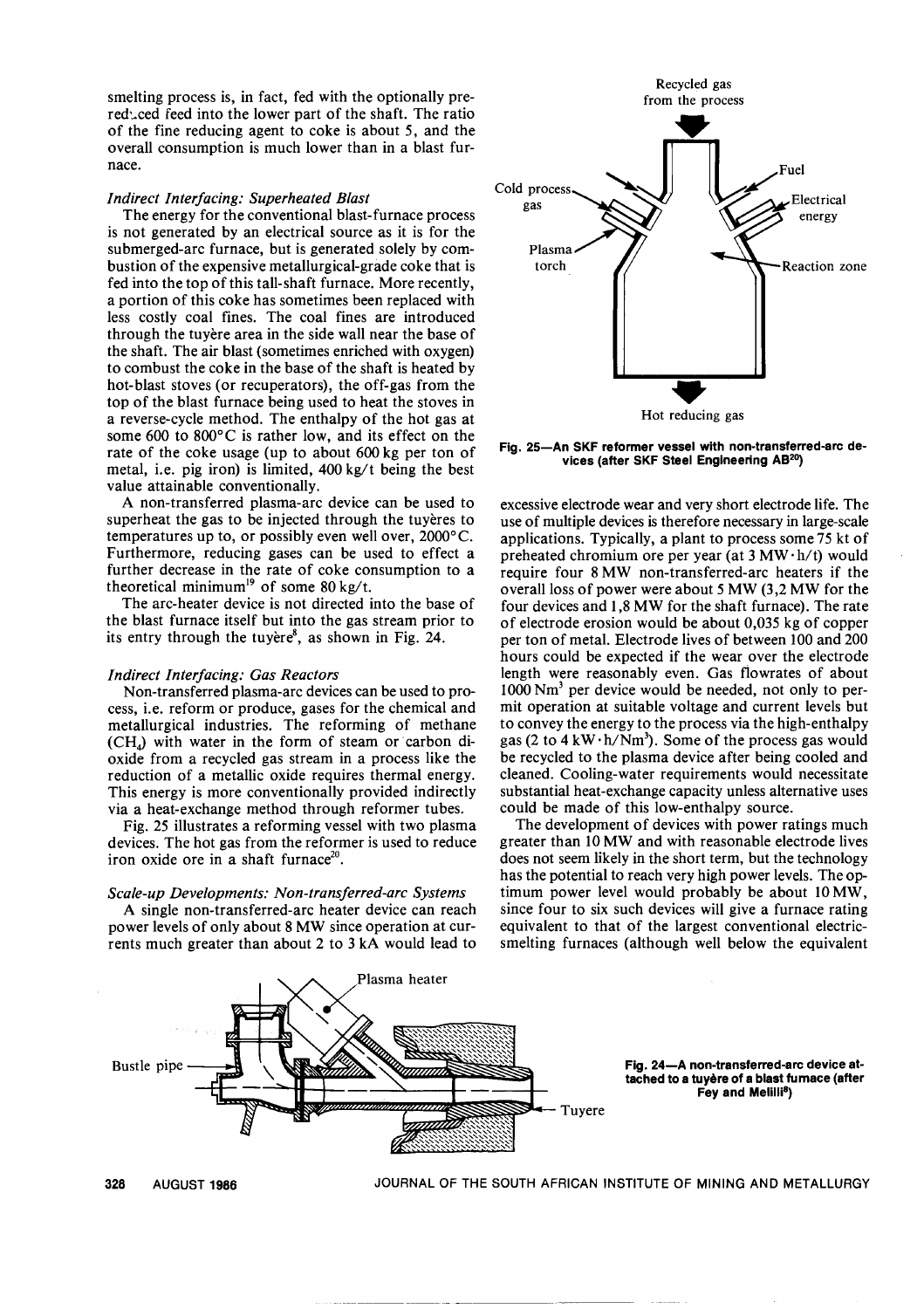rating of a large blast furnace, where its role would probably have to be more supplementary).

Arc heaters rated at some 6 to 7 MW are suitable for gas reforming on DRI plants, and scale-up to much greater power levels is probably unnecessary since multiple devices can also be used in this instance.

# EXAMPLES OF LARGE-SCALE APPLICATIONS

## Direct Reduction of Iron

Direct reduction of iron ore in the form of lumpy material or of fines agglomerated as pellets can be carried out in a vertical shaft furnace or a rotary kiln.

The former method uses gaseous reducing agents, namely carbon monoxide and hydrogen, which are introduced to the base of the shaft furnace at elevated temperatures up to 1000°C. The reducing gas is produced by the reforming of natural gas, which consists mostly of methane  $(CH_4)$ , in a catalytic-reformer vessel. The endothermic reforming reactions are supported by the heating of the reformer vessel by a heat-exchanger in which some of the natural gas is combusted to provide the energy source. A recent alternative to this reforming method uses thermal plasma to heat the gases directly in the reaction vessel. Thus, the combustion of natural gas to heat the reformer indirectly can be replaced effectively with direct plasma heating inside the vessel, i.e. electrical energy. However, the plasma device is not directly coupled to the shaft furnace in which the iron ore or pellets are reduced to sponge iron, and hence the plasma is interfaced only indirectly with the process itself.

## **SKF Plasmared Process**

This process is based on the recycling of off-gas from a shaft furnace and contains carbon dioxide and water vapour (only partial removal of carbon dioxide and water), i.e. the gas composition is 18 per cent carbon dioxide, 25 per cent carbon monoxide, 22 per cent water, and 35 per cent hydrogen. Not all the gas enters the reformer vessel directly, about 20 per cent being cleaned, compressed, and injected through the 6 MW archeater device to reach a temperature of some 3000 to  $4000^{\circ}$ C. The reforming agents, which were rated by SKF on their demonstration-scale industrial plant in Hofors at  $70 \text{ kV}$  a, include liquid petroleum gas (LPG) and coal slurries<sup>20</sup>. The carbon dioxide values are reduced typically to between 2 and 3 per cent by reforming. Developments that could use coal rather than gas would be of significance to countries without natural gas.

### *The USCO-HiUs Process*

This process, which is based on the reforming of a synthetic gas produced by the gasification of bituminous coal, was installed in South Africa recently. Alternative reforming agents like coal fines are to be considered at a later stage. Steam is introduced into the reforming vessel to improve the ratio of hydrogen to carbon dioxide, and the energy for the reaction is provided by three 8 MW Hüls arc-heater devices. The process off-gas is not recycled back to the reformer vessel but is blended after the water and carbon dioxide have been removed with the superhot stream of gas produced in the reformer vessel by the interaction between the high-temperature plasma tail flame, the syngas, and the steam. Three

reformer vessels, each having an arc heater rated at some 8 MW (i.e. three heaters, 24 MW in all), are to be used. The production capacity of the shaft furnace is expected to be some 300 kt of DRI per year<sup>21</sup>.

## Production of Pig Iron

## *CRM* / *Cockerill Steel- Westinghouse*

The conventional blast furnace for the production of pig iron is operated only with chemical energy derived from the combustion of relatively expensive coke in the tuyere region. The coke is combusted by the injection of a blast of hot air. The rate of coke consumption is normally 400 to 600 kg/t, but the use of electrical energy can lower the rate to less than  $200 \text{ kg/t}$ . Testwork on an experimental blast-furnace pilot plant was carried out by CRM in Belgium, and subsequent work was done on an industrial-scale blast furnace at Cockerill Sambre Co. in Belgium using a single Westinghouse arc heater rated at 3,5 MW. Air and natural gas have been heated with the plasma device so that the decrease in coke consumption can be evaluated on this industrial scale. The performance so far has been reasonably satisfactory, and further developments are awaited from testwork in Europe and the U.S.A.

Westinghouse in the V.S.A. have compared a proposed 'Plasmasmelt' (i.e. SKF) process to produce some 250 kt of iron per year with a  $2 \text{ Mt/a}$  blast furnace<sup>8</sup>. The former route was projected to produce iron at 144 V.S. dollars per ton, and the latter at 178 V.S. dollars per ton. The production rate of 32 t/h by the Plasmasmelt route would require seven 6 MW arc heaters (85 per cent efficiency). The Plasmasmelt route is discussed below.

## *SKF Plasmasmelt*

The Plasmasmelt route is based on the direct use of iron oxide ore fines. These ore fines are dried, preheated, and prereduced in fluidized-bed reactors to some 60 to 70 per cent metallization, and then injected directly into the lower region of a coke-filled shaft furnace. Thermal energy is supplied by arc-heater devices located in what would be the tuyere region of a blast furnace. The prereduced ore fines and plasma tail flame interact directly on the coke layer in the base of the shaft furnace. Coal fines and fluxing agents are added with the prereduced feed to complete the smelting process. Coke consumption is minimal at about 50 kg per ton of pig iron. The optimum relationship between the degree of prereduction and the generation of the required process gas for prereduction from the smelting stage can be achieved by the balancing of the coal-to-oxygen ratio (tuyeres) and the input of electrical energy (plasma device). Fig. 26 illustrates the Plasmasmelt process route<sup>9</sup>.

Proposals for an industrial plant were made a few years ago in Sweden, but the investigation was only a paper study. The emphasis changed recently from pig iron to the processing of steel-plant dust, and the process has been named Plasmadust.

## *ASEA-Elred*

This process, like the SKF Plasmared route, has been tested only on a small-scale pilot plant producing 12 t/ d, but it also has the potential for scale-up to large industrial-scale operation. Fig. 27 shows the furnace arrange-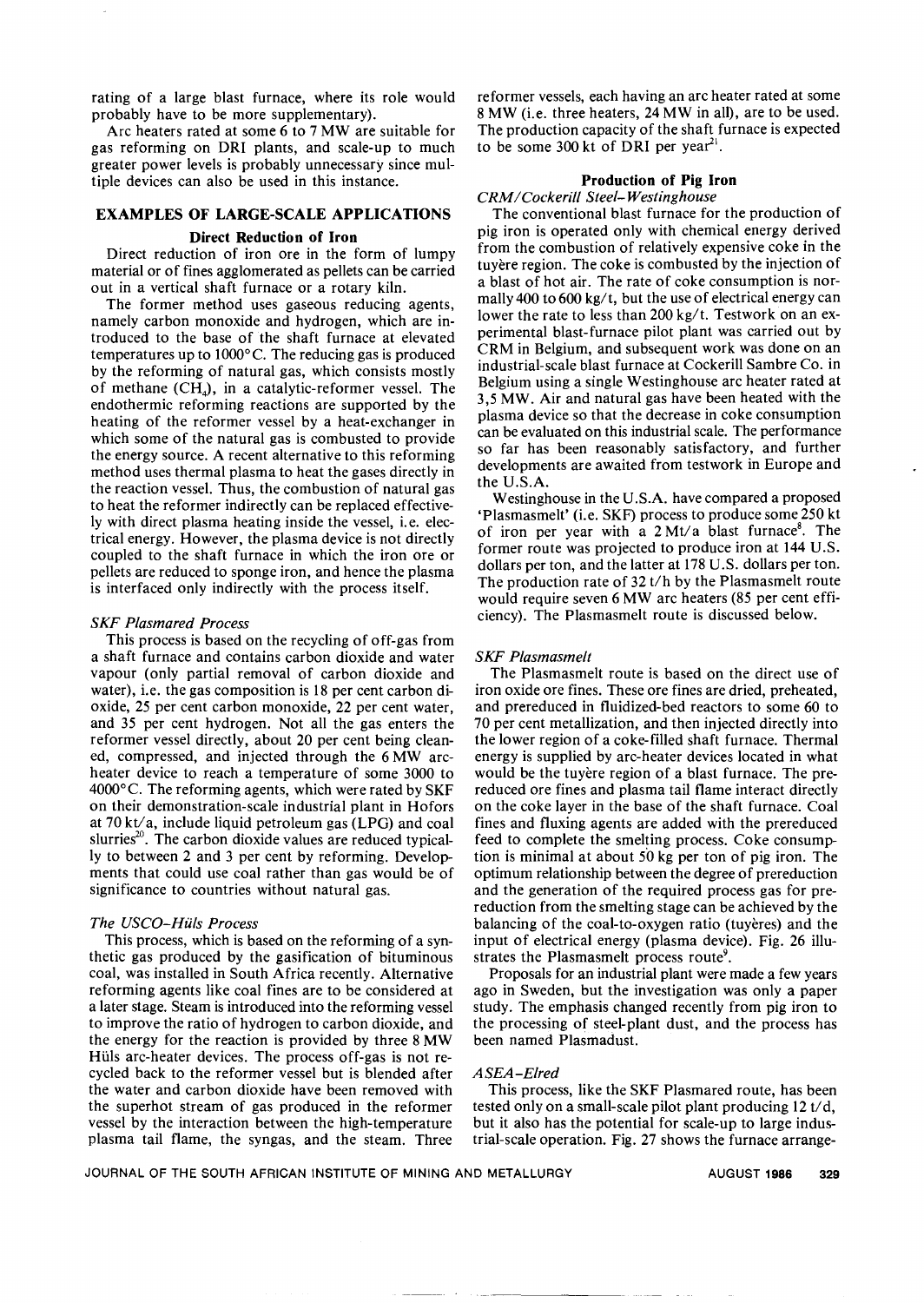

/

Fig. 26- The SKF Plasmasmelt Process (after Santen *et al.*9)

ment, which consists of an open-bath d.c. transferredarc furnace in which the cathode is a hollow graphite electrode and the anode connection is made to the bath itself. Prereduced ore fines metallized to about 60 per cent are fed hot (700°C) to the furnace via the hollow electrode. The process produces surplus gas that could be used for other purposes, e.g. the generation of electricity<sup>22</sup>.



Fig. 27-The d.c. arc furnace for the Elred Process (after Bengtsson and Widell<sup>22</sup>)

## Steelmaking

*Freital- Voest Alpine*

The development of fairly large water-cooled transferred-arc devices or plasmatrons by the Edelstahlwerke, Freital, in the German Democratic Republic, resulted in the installation in the mid-1970s of two plasma furnaces of 15 and 35 t to melt steel scrap<sup>3</sup>. Some 600 kt of alloyed steel have been processed. The furnace design is an open bath into which scrap of a relatively high bulk density is placed, since the electrodes or plasma devices, which are inclined towards the centre of the furnace, are located in the side walls of the furnace.

Voest-Alpine in Austria recently installed a 45 t furnace based on four water-cooled plasma devices to melt steel scrap. Table I gives details of this plant<sup>23</sup>.

The problems encountered so far include stray arcing, refractory wear, and down-time due to adjustments to the new technology. The prospects for improved performance over those of conventional open-arc scrap-melting furnaces seem very good, since power consumptions as low as  $440$  kW $\cdot$ h/t have been achieved.

## *ASEA-Krupp*

ASEA-Krupp have a cooperative agreement to develop large-scale d.c. arc furnaces for the melting of steel scrap. The motivation for the single d.c. transferred-arc graphite-electrode system stems primarily from the projected reduction in electrode wear. Other considerations are a more even temperature distribution, especially to the walls of the furnace; good energy transfer as a result of the stirring caused by the current through the bath to the anode connection; and less electrical and acoustic  $noise^{24}$ .

The first large-scale (55 t) industrial unit was installed as a conversion on the 18 MVA furnace melting stainlesssteel scrap at A vesta in Sweden. Considerable reduction in electrode wear resulted, namely  $4,75$  to  $2,1$  kg/t. Table I gives more details of the furnace.

The large voltage drop across an a.c. reactance at higher currents limits the arc voltage on conventional furnaces but not on d.c. furnaces; hence, longer arcs with higher voltages can be used in the latter, especially where a centralized single electrode and a foaming slag help to reduce arc flare.

### *M.A.N. GHH*

M.A.N. GHH have also started evaluating the use of d.c. arc furnaces for the melting of steel scrap. Potential scale-up to a 700 mm electrode at  $34,6$  A/cm<sup>2</sup> will give 133 kA and over 60 MW of melting power, capable of melting heats of some 100 to 120 t. The characteristics of the demonstration-scale d.c. arc facility installed by GHH in Sterkrade, Oberhausen<sup>25</sup>, are given in Table I.

Electrode-consumption rates as low as  $1,7$  to  $1,8$  kg/t have been achieved during tests on this relatively small demonstration-scale industrial unit; larger-scale units are expected to follow when the steel market improves.

## Processing of Ferrochromium *MS&A-ASEA-Mintek*

Extensive pilot-plant work in transferred-arc configurations, in which water-cooled devices were used initially but graphite electrodes were used subsequently, led to the decision by Middelburg Steel & Alloys (MS&A) to install a 16 MVA furnace of semi-industrial scale to produce ferrochromium alloys. The original pilot-plant work was carried out up to power levels of about 750 kW at Tetronics Research & Development Ltd in the U.K., and was followed by numerous campaigns at Mintek. Each of these lasted many days, and was conducted at power levels just greater than a megawatt on Mintek's 3,2 MVA d.c. plasma-arc facility.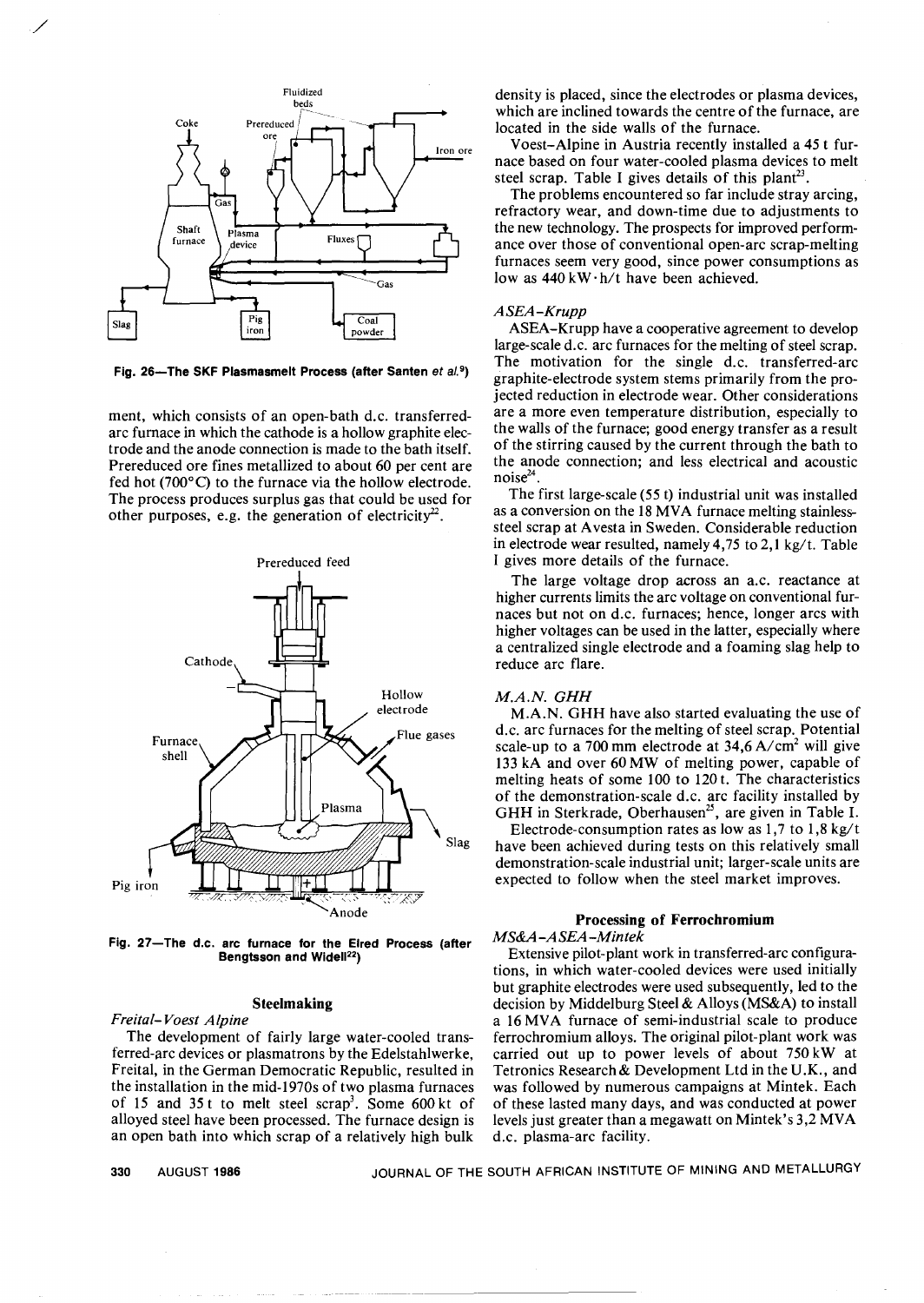#### TABLE I DETAILS OF LARGE-SCALEAPPLICATIONS OF PLASMA SYSTEMS

| Commodity                                | Company                                                | Process type                                                                  | Device                                                         | Process name<br>or<br>contractor          | Scale<br>(production<br>capacity)        |
|------------------------------------------|--------------------------------------------------------|-------------------------------------------------------------------------------|----------------------------------------------------------------|-------------------------------------------|------------------------------------------|
| Iron and steel                           |                                                        |                                                                               |                                                                |                                           |                                          |
| 1. DRI                                   | SKF Eng.,<br>Sweden                                    | Indirect non-transferred<br>gas reformer-shaft furnace<br>-LPG or coal slurry | Plasmatech arc heater<br>$1 \times 6$ MW                       | <b>Plasmared Process</b>                  | 70 kt/a                                  |
| 2. DRI                                   | USCO,<br>South Africa                                  | Indirect non-transferred<br>gas reformer-shaft furnace<br>-syngas             | Hüls arc heaters<br>$3 \times 8$ MW                            | Fluor/<br>Davy McKee                      | 320 kt/a                                 |
| 3. Pig iron                              | Cockerill<br>Steel-CRM<br>and a U.S.<br>steel producer | Indirect non-transferred<br>superheating of gas blast<br>to blast furnace     | Westinghouse arc<br>$1 \times 3$ MW                            | <b>Pyrogas Process</b>                    | Industrial<br>blast furnace              |
| 4. Pig iron<br>(alloyed)<br>with Cr. Mn. | SKF Eng.,<br>Landskrona,<br>Sweden                     | Smelting in a coke-filled<br>shaft furnace-Zn, Sn<br>fume produced            | Plasmatech arc<br>heaters<br>$3 \times 6$ MW                   | Plasmadust<br>(SCANDUST)<br>(Plasmasmelt) | 70 kt/a<br>$(250 \text{ kt/a})$ paper    |
| and others)                              |                                                        |                                                                               | $(7 \times 6 \text{ MW})$                                      |                                           | study only                               |
| 5. Pig iron                              | ASEA,<br>Sweden                                        | d.c. transferred-arc<br>open bath                                             | Hollow graphite<br>electrode 40 MW                             | <b>Elred Process</b>                      | $(600 \text{ kt/a})$<br>paper study only |
| 6. Steel                                 | M.A.N. GHH,<br>Germany                                 | d.c. transferred-arc<br>open-bath scrap melting                               | Solid graphite<br>electrode 6 MW                               | <b>Unarc Process</b>                      | 15 t furnace                             |
| 7. Steel                                 | Freital-Voest<br>Alpine, GDR<br>and Austria            | d.c. transferred-arc<br>open-bath scrap melting                               | Water-cooled plasmatrons<br>$3 \times 7$ MW<br>$4 \times 7$ MW | Freital                                   | 35t<br>45 t                              |
| 8. Stainless<br>steel                    | ASEA-Krupp                                             | d.c. transferred-arc<br>open-bath scrap melting                               | Solid graphite<br>electrode 18 MVA                             | <b>SE Process</b><br>(single electrode)   | 55t                                      |
| Ferro-alloys                             |                                                        |                                                                               |                                                                |                                           |                                          |
| 1. Ferro-<br>chromium                    | MS&A<br>(Mintek-ASEA)                                  | d.c. transferred-arc open-<br>bath co-melting and smelting                    | Hollow graphite<br>electrode 16 MVA                            | d.c. Chrome<br>Process                    | 50 or 20 $kt/a$ <sup>*</sup>             |
| 2. Ferro-<br>chromium                    | SKF Eng<br>Malmo, Sweden                               | Direct non-transferred<br>shaft furnace (coke-filled)<br>-preheated ore feed  | Plasmatech arc heaters<br>$4 \times 6$ MW                      | Plasmachrome                              | 78 kt/a                                  |
| 3. Ferro-<br>manganese                   | Samancor                                               | d.c. transferred-arc<br>open-bath melting                                     | Freital-Voest<br>Alpine plasmatron<br>10,8 MVA (8 MW)          | Freital-Voest<br>Alpine                   | 50 $kt/a$                                |
|                                          |                                                        |                                                                               |                                                                |                                           |                                          |

G.D.R. German Democratic Republic

\* 50 kt/a Melting and smelting 2:1

20 kt/a Smelting

The design of the 16 MVA furnace was based on the ASEA d.c. arc furnace developed for the Elred process (discussed earlier), but was modified to some extent in the light of the experience gained in the pilot-plant work at Mintek, and at Mefos and Domnavert in Sweden. The furnace, which is shown schematically in Fig. 28, uses a single hollow graphite electrode as the cathode and a distributed anode in the hearth, which makes contact with the bath. The roof is water-cooled, but the side walls are refractory-lined<sup>26</sup>.

Patents held jointly by Mintek and MS&A cover the smelting of chromite (including the co-melting of metal fines) and the refining of high-carbon ferrochromium containing 7 to 8 per cent carbon and some 3 to 5 per cent silicon to medium-carbon ferrochromium containing 3 to 4 per cent carbon and less than 1 per cent silicon<sup>27,28</sup>

The MS&A furnace has been in operation since the end of 1983 and has produced many thousands of tons of ferrochromium. The d.c. arc furnace process therefore has been virtually scaled up to an industrial operating level and from all accounts now works well after initial operating difficulties, which were mostly peripheral. The latest performance factors like efficiency and recoveries have not been disclosed, but there are indications that satisfactory operation has been achieved.

## *SKF Steel Plasmachrome Process*

Following pilot-plant work at the 1,5 MW level using a coke-filled shaft furnace with an arc-heater device, SKF proposed several processes, including the smelting of chromite fines, to produce ferrochromium alloys. Although no plants have been built on an industrial scale for the Plasmasmelt (iron) process, a plant to process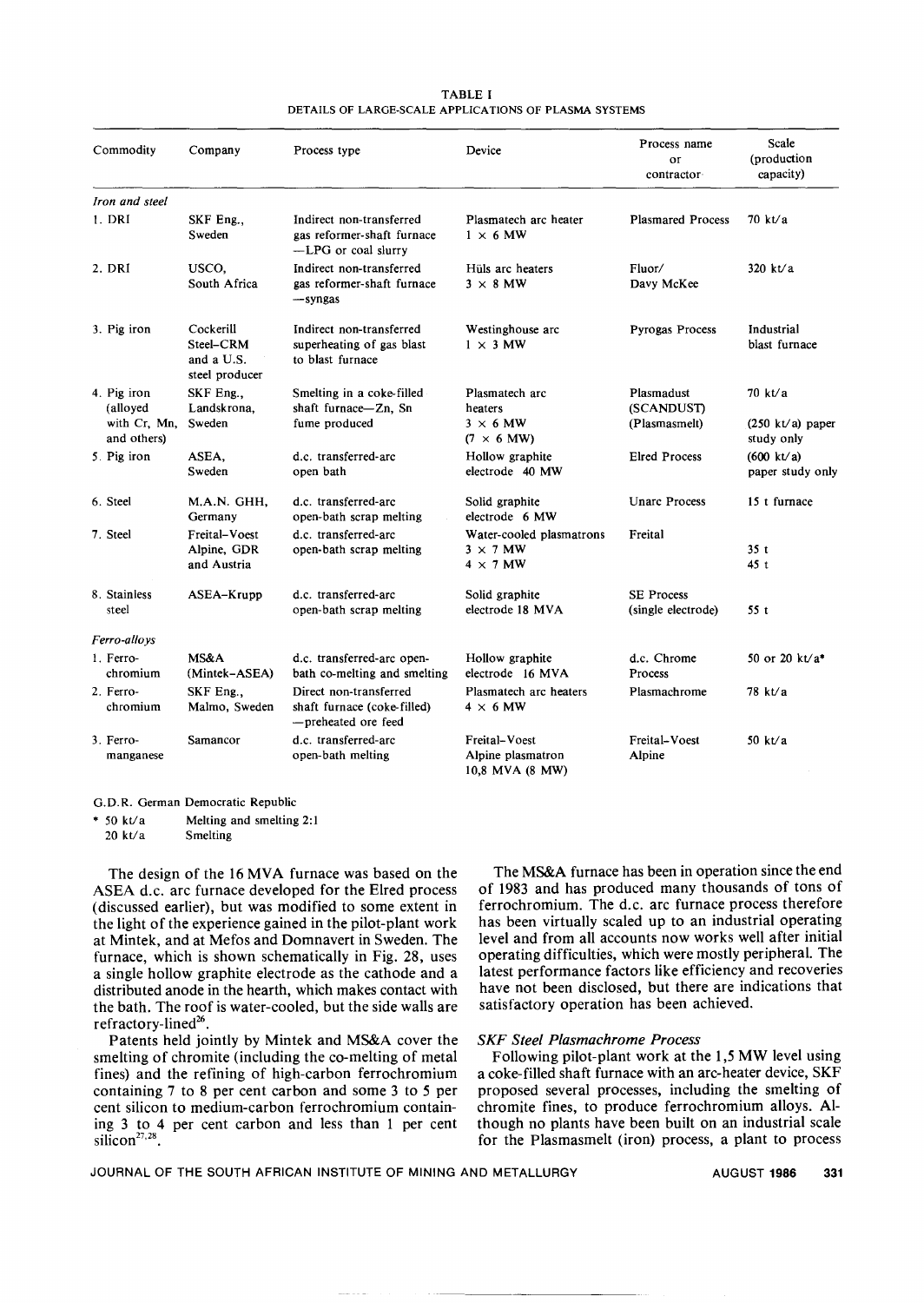

**Fig. 28-A** d.c. **arc furnace for the production of ferrochromium (after Stickler26)**

about 70 kt of steel-plant dust per year (Plasmadust) has been installed at Landskrona in Sweden<sup>29</sup>. Metal like zinc, tin, and iron (or iron-containing chromium, nickel, and molybdenum) will be produced. The process is apparently justified to a large degree by its elimination of an environmental problem (the dust). The products, in particular the tapped metal, are not to standard specification. However, the plant will also be used in demonstration-scale tests on the Plasmachrome process (as well as other processes, e.g. for ferromanganese and ferrosilicon).

A plant to produce some 78 kt of ferrochromium per year by the SKF process is being built near Malmo in Sweden<sup>30</sup>. Table I gives the main features of the plant.

## **Processing of Ferromanganese**

The Samancor plant, Metalloys, has installed a single water-cooled plasmatron, designed by Freital and supplied by Voest-Alpine, in a furnace designed primarily to melt ferromanganese metal fines $3<sup>1</sup>$ . The rating<sup>3</sup> of the thyristor-controlled power supply is 10,8 MVA, and the plasma device itself is capable of operating up to 9 kA and 800 V, although voltages above 200 to 300 V are not realized easily in practice. Power levels of only some 2 to 4 MW are therefore obtainable unless higher voltages can be reached. At those power levels, the electrical-tothermal efficiency would be expected to be fairly low.

Mintek has carried out a considerable amount of work on the melting ahd smelting of ferromanganese alloys in open-bath transferred-arc systems $32$ . If the power density for melting is matched to the furnace size, efficient operation with good recoveries can be achieved. However, smelting results in excessive losses of manganese vapour, and a shaft-furnace approach would appear to be a more suitable configuration.

## **FUTURE DEVELOPMENTS**

Thermal-plasma technology is on the threshold of major potential development, and the scale-up of plasma devices has reached the stage where large-scale applications are a reality. However, water-cooled transferredarc devices are somewhat limited in power (about 5 MW) because of the relatively low voltages (300 to 500 V) that can be attained in open-bath furnaces, where very long arcs are undesirable, and because only relatively low levels of current can be carried. Graphite electrodes can overcome the restriction of current, and power levels of 30 to 50 MW seem feasible even with one electrode if d.c. is used. Multiple water-cooled devices are capable of attaining similar power levels, but the capital costs are much higher. Costs due to electrode wear are lower for water-cooled systems, but expensive gases are needed for transferred-arc devices. However, cooling is a relatively minor cost except where excessive losses of expensive electrical energy are incurred. Insulation of the device can reduce such losses. Graphite electrodes, while costly, are convenient. Wear rates as low as 1,5 kg per ton of steel, i.e.  $3 \text{ kg}/\text{MW} \cdot \text{h}$  are currently being realized in d.c. arc operation<sup>25</sup>. Water-cooled transferred-arc devices have been used on large-scale furnaces, but some further developmental work is needed if they are to compete with graphite electrodes $33$ .

At one time, open-bath furnaces were considered suitable only for the melting of steel scrap, but the smelting of certain oxide materials, and presumably sulphide materials, is feasible and also economic, provided good throughput and high availability can be maintained. High power densities, balanced feed and power inputs, optimum distribution of feed and power (e.g. injection and stirring), good refractory design, and reliable performance of the plasma device and the anode contact all favour satisfactory operation. Fine materials can be processed to give good recoveries, and this approach, once the performance and reliability of the equipment have been demonstrated, is therefore likely to be favoured over that using the submerged-arc furnace.

Non-transferred-arc devices have also attained reasonable scale-up to the 6 to 8 MW power level, and highvoltage operation, which is inherent in such devices, has enabled lower currents to be used. Furthermore, a larger electrode surface is available for arc attachment than in the transferred-arc device. This can result in considerable electrode life, especially for the very-high-voltage, lowcurrent devices. Nevertheless, multiple systems are still necessary to accommodate large-scale applications, and this can be costly from a capital point of view. Nontransferred-arc devices require very high volumes of gas  $(1000 \text{ Nm}^3/\text{h})$  but, since process gas can be recycled and utilized after cooling and cleaning, the cost is relatively small. The cooling requirements are large, and represent a considerable loss of electrical energy. There is room for improvement in the electrical-to-thermal efficiency of such devices, but 90 per cent seems a realistic target that has already been met under some circumstances. It should be possible for the lengthy down-time needed for the replacement of electrodes to be decreased with improved engineering design and, since the electrode material itself is relatively cheap, there appears to be no competition from graphite as there is for transferred-arc systems.